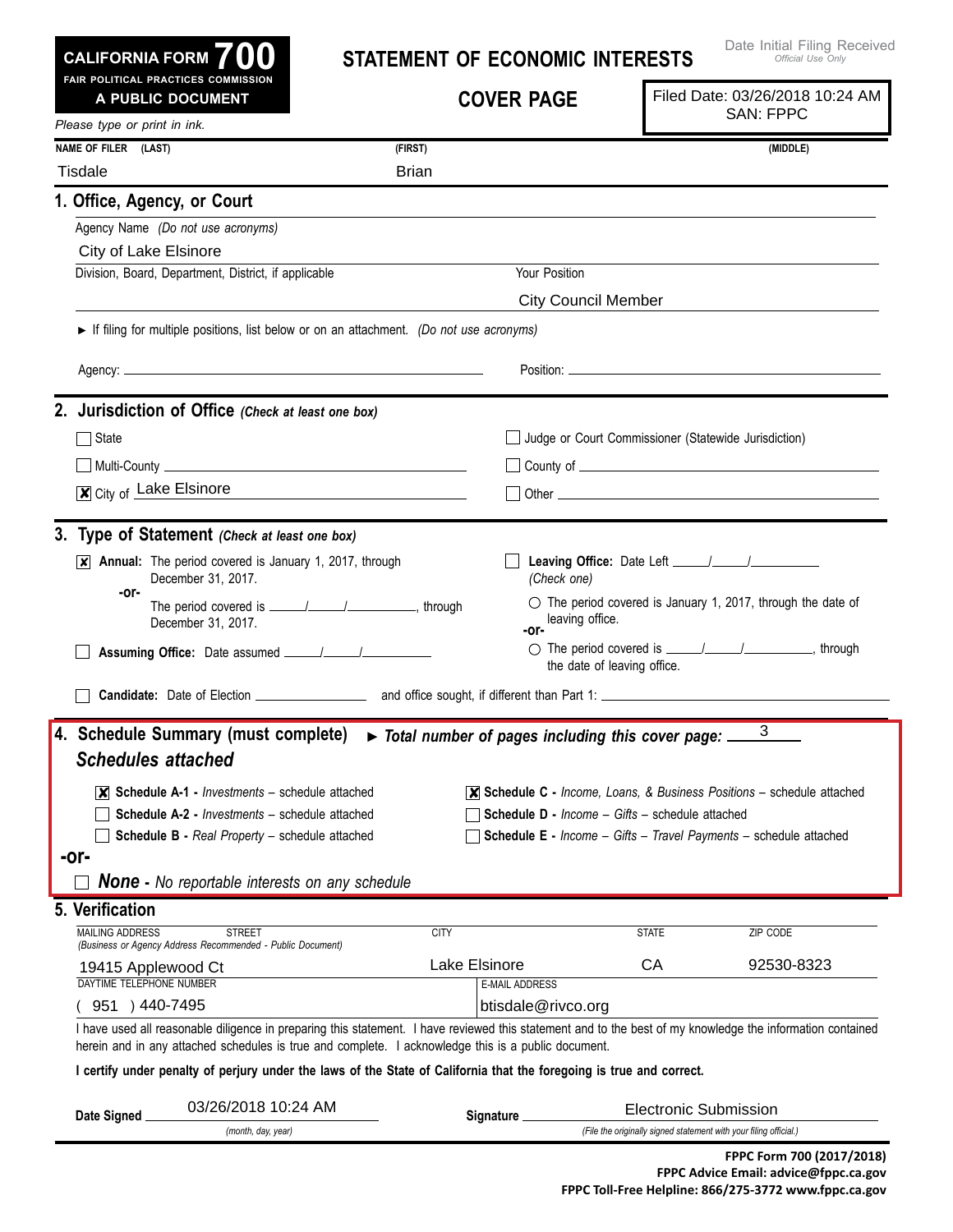## **Schedule A-1 Investments**



**700 Fair Political Practices Commission**

| Stocks, Bonds, and Other Interests    |  |  |
|---------------------------------------|--|--|
| (Ownership Interest is Less Than 10%) |  |  |

*Do not attach brokerage or financial statements.*

Brian Tisdale

Name

| NAME OF BUSINESS ENTITY                                                                                                          | > NAME OF BUSINESS ENTITY                                                                                                        |
|----------------------------------------------------------------------------------------------------------------------------------|----------------------------------------------------------------------------------------------------------------------------------|
| <b>Nationwide Retirement Solutions</b>                                                                                           |                                                                                                                                  |
| GENERAL DESCRIPTION OF THIS BUSINESS                                                                                             | <b>GENERAL DESCRIPTION OF THIS BUSINESS</b>                                                                                      |
| Retirement                                                                                                                       |                                                                                                                                  |
| <b>FAIR MARKET VALUE</b>                                                                                                         | <b>FAIR MARKET VALUE</b>                                                                                                         |
| $\boxed{\mathsf{X}}$ \$10,001 - \$100,000<br>  \$2,000 - \$10,000                                                                | \$2,000 - \$10,000<br>$\frac{1}{2}$ \$10,001 - \$100,000                                                                         |
| $\Box$ Over \$1,000,000<br>$\vert$ \$100,001 - \$1,000,000                                                                       | $\frac{1}{2}$ \$100,001 - \$1,000,000<br>Over \$1,000,000                                                                        |
| NATURE OF INVESTMENT Retirement                                                                                                  | NATURE OF INVESTMENT                                                                                                             |
| <b>Stock</b><br>$\vert \mathbf{X} \vert$ Other<br>(Describe)                                                                     | Stock<br>$ $   Other $_-$<br>(Describe)                                                                                          |
| Partnership ◯ Income Received of \$0 - \$499<br>◯ Income Received of \$500 or More (Report on Schedule C)                        | Partnership ◯ Income Received of \$0 - \$499<br>◯ Income Received of \$500 or More (Report on Schedule C)                        |
| IF APPLICABLE, LIST DATE:                                                                                                        | IF APPLICABLE, LIST DATE:                                                                                                        |
|                                                                                                                                  |                                                                                                                                  |
| <b>ACQUIRED</b><br><b>DISPOSED</b>                                                                                               | <b>ACQUIRED</b><br><b>DISPOSED</b>                                                                                               |
| NAME OF BUSINESS ENTITY                                                                                                          | NAME OF BUSINESS ENTITY                                                                                                          |
|                                                                                                                                  |                                                                                                                                  |
| <b>GENERAL DESCRIPTION OF THIS BUSINESS</b>                                                                                      | GENERAL DESCRIPTION OF THIS BUSINESS                                                                                             |
| FAIR MARKET VALUE                                                                                                                | <b>FAIR MARKET VALUE</b>                                                                                                         |
| $$2,000 - $10,000$<br>$$10,001 - $100,000$                                                                                       | $$2,000 - $10,000$<br>\$10,001 - \$100,000                                                                                       |
| \$100,001 - \$1,000,000<br>Over \$1,000,000                                                                                      | \$100,001 - \$1,000,000<br>Over \$1,000,000                                                                                      |
|                                                                                                                                  |                                                                                                                                  |
| NATURE OF INVESTMENT<br>Stock                                                                                                    | NATURE OF INVESTMENT<br>    Other ___________<br>Stock                                                                           |
| (Describe)<br>Partnership $\bigcirc$ Income Received of \$0 - \$499<br>◯ Income Received of \$500 or More (Report on Schedule C) | (Describe)<br>  Partnership ○ Income Received of \$0 - \$499<br>◯ Income Received of \$500 or More (Report on Schedule C)        |
| IF APPLICABLE, LIST DATE:                                                                                                        | IF APPLICABLE, LIST DATE:                                                                                                        |
|                                                                                                                                  |                                                                                                                                  |
| $\frac{1}{\sqrt{1-\frac{1}{2}}}$ 17<br>$\frac{1}{2}$ $\frac{17}{2}$<br><b>ACQUIRED</b><br><b>DISPOSED</b>                        | $\frac{1}{2}$ $\frac{17}{2}$ $\frac{1}{2}$ $\frac{17}{2}$<br><b>ACQUIRED</b><br><b>DISPOSED</b>                                  |
|                                                                                                                                  |                                                                                                                                  |
| NAME OF BUSINESS ENTITY                                                                                                          | NAME OF BUSINESS ENTITY                                                                                                          |
| GENERAL DESCRIPTION OF THIS BUSINESS                                                                                             | <b>GENERAL DESCRIPTION OF THIS BUSINESS</b>                                                                                      |
| FAIR MARKET VALUE                                                                                                                | <b>FAIR MARKET VALUE</b>                                                                                                         |
| $$2,000 - $10,000$<br>\$10,001 - \$100,000                                                                                       | $$2,000 - $10,000$<br>\$10,001 - \$100,000                                                                                       |
| \$100,001 - \$1,000,000<br>Over \$1,000,000                                                                                      | $$100,001 - $1,000,000$<br>Over \$1,000,000                                                                                      |
| NATURE OF INVESTMENT                                                                                                             | NATURE OF INVESTMENT                                                                                                             |
| Other<br>Stock                                                                                                                   | Other<br>Stock                                                                                                                   |
| (Describe)<br>Partnership $\bigcirc$ Income Received of \$0 - \$499<br>◯ Income Received of \$500 or More (Report on Schedule C) | (Describe)<br>Partnership $\bigcirc$ Income Received of \$0 - \$499<br>◯ Income Received of \$500 or More (Report on Schedule C) |
| IF APPLICABLE, LIST DATE:                                                                                                        | IF APPLICABLE, LIST DATE:                                                                                                        |
| 17 <sup>17</sup><br>$1\ell$                                                                                                      | 17<br>1 <sup>2</sup>                                                                                                             |
| <b>DISPOSED</b><br><b>ACQUIRED</b>                                                                                               | <b>ACQUIRED</b><br><b>DISPOSED</b>                                                                                               |
|                                                                                                                                  |                                                                                                                                  |

**Comments:**